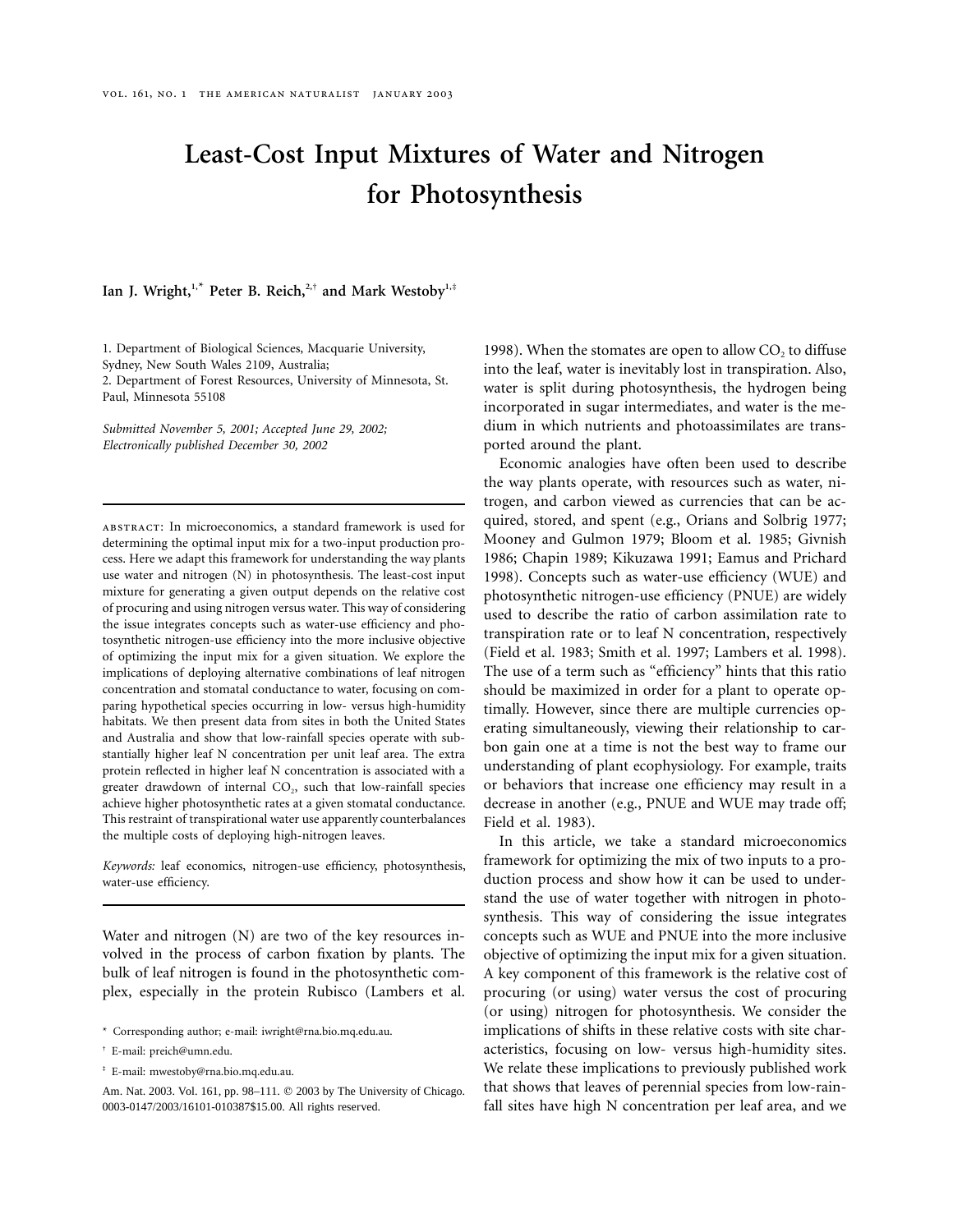|  | Table 1: Description of the six study sites |  |  |
|--|---------------------------------------------|--|--|
|  |                                             |  |  |

|                                         | Vegetation type                                            | Soil type<br>(parent material) | Annual<br>rainfall<br>(mm) | Mean annual<br>temperature $(^{\circ}C)$ | Mean annual 9 A.M.<br>temperature $(^{\circ}C)$ and<br>relative humidity (%) |
|-----------------------------------------|------------------------------------------------------------|--------------------------------|----------------------------|------------------------------------------|------------------------------------------------------------------------------|
| Australia (high nutrient): <sup>a</sup> |                                                            |                                |                            |                                          |                                                                              |
| High rain                               | Closed forest                                              | Red-brown clay                 | 1,220                      | 17.5                                     | 17.3, 69                                                                     |
| Low rain                                | Low open woodland                                          | Yellow-gray sand               | 1,220                      | 17.5                                     | 17.3, 69                                                                     |
| Australia (low nutrient): <sup>a</sup>  |                                                            |                                |                            |                                          |                                                                              |
| High rain                               | Open woodland                                              | Light red clay                 | 387                        | 17.5                                     | 18.7, 49                                                                     |
| Low rain                                | Open shrub mallee                                          | Loamy red sand                 | 387                        | 17.5                                     | 18.7, 49                                                                     |
| United States: <sup>b</sup>             |                                                            |                                |                            |                                          |                                                                              |
| High rain $c$                           | Montane humid temperate forest                             | Clay loam ultisols             | 1,829                      | 12.5                                     |                                                                              |
| Low rain $d$                            | Desert grassland and shrubland;<br>pinyon-juniper woodland | Sandy aridosols                | 222                        | 13                                       |                                                                              |

Note: Long-term data were available for the high-rainfall U.S. site (Coweeta long-term ecological research [LTER]); only 2000 data were available for the low-rainfall U.S. site (Sevilleta LTER). Since U.S. sites have a particularly distinct growth season, only data for May–October were used in calculating the ratio of low- to high-rainfall site VPD, whereas mean annual 9 a.m. temperature and relative humidity were used for Australian sites.

<sup>a</sup> Estimated vapor pressure difference (VPD) ratio (low-rainfall : high-rainfall site) = 1.8.

<sup>b</sup> Estimated VPD ratio (low-rainfall : high-rainfall site) = 2.6.

May–October mean temperature = 19.7°C; relative humidity = 72%.

<sup>d</sup> May–October mean temperature = 22°C; relative humidity = 37%.

assess the evidence for considering this a general pattern. We also explore how the framework can be used to generate testable hypotheses concerning the interplay of water and nitrogen in carbon fixation for coexisting species that have different physiologies and morphologies.

Traits such as photosynthetic capacity, leaf N concentration, specific leaf area (leaf area per mass), dark respiration rate, and leaf life span vary widely between species and also tend to be intercorrelated (Reich et al. 1997, 1998). Describing and understanding the implications of between-species variation in these leaf traits have become increasingly important goals for plant eco(physio)logists since the mid-1980s (Field and Mooney 1986; Schulze et al. 1994; Reich et al. 1997, 1998; Aerts and Chapin 2000; Niinemets 2001; Westoby et al. 2002). Recently, large-scale vegetation models have begun to make use of the general "scaling" relationships between traits that have become apparent from this work (Moorcroft et al. 2001). Identifying the extent to which these scaling relationships shift predictably with environmental factors will increase the quality of information available for use in modeling exercises as well as add to our understanding of plant evolution (Reich et al. 1997; Wright et al. 2001, 2002). This article provides a framework for understanding certain aspects of these patterns, especially how and why resources may be used in different proportions in contrasting environments.

## **Methods**

The economics approach we use in this article is based on the standard framework for understanding the optimization of a two-input mix for a production process (e.g., Tisdell 1972; Samuelson and Nordhaus 1995). This will be described in detail in "Optimizing a Two-Input Mix for a Production Process" and "The Relative Costs of Water and Nitrogen in Different Habitats." In this section, we provide background information regarding the field data presented, which is drawn from previous studies carried out in both Australia and the United States (Reich et al. 1999; Wright et al. 2001).

The four Australian sites (table 1) consisted of two pairs of high- and low-rainfall sites, with one pair on nutrientrich clay soils and one pair on nutrient-poor sandy soils. They were described in detail by Wright et al. (2001). Total phosphorus (P) concentration of topsoil was used as an index of soil nutrient status since it reflects the underlying geology, which itself largely determines what kind of vegetation may develop on a site in a given rainfall zone in eastern Australia (Beadle 1962). All Australian sites are flat to gently sloping, experience rainfall spread relatively evenly across the year, and have the same mean annual temperature. The two U.S. sites have also been described previously (Reich et al. 1999). The arid New Mexico site consisted of closely situated desert grassland, shrubland, and pinyon-juniper woodland on sandy soils (Sevilleta long-term ecological research [LTER]). The North Carolina site (Coweeta LTER) is montane humid temperate forest on clay loam soil. As for the rainfall-contrasted pairs of Australian sites, these two sites had similar mean annual temperature.

Leaf-to-air vapor pressure differences (VPDs) were estimated for each site from site temperature and relative humidity data following Jones (1983; assuming 100% va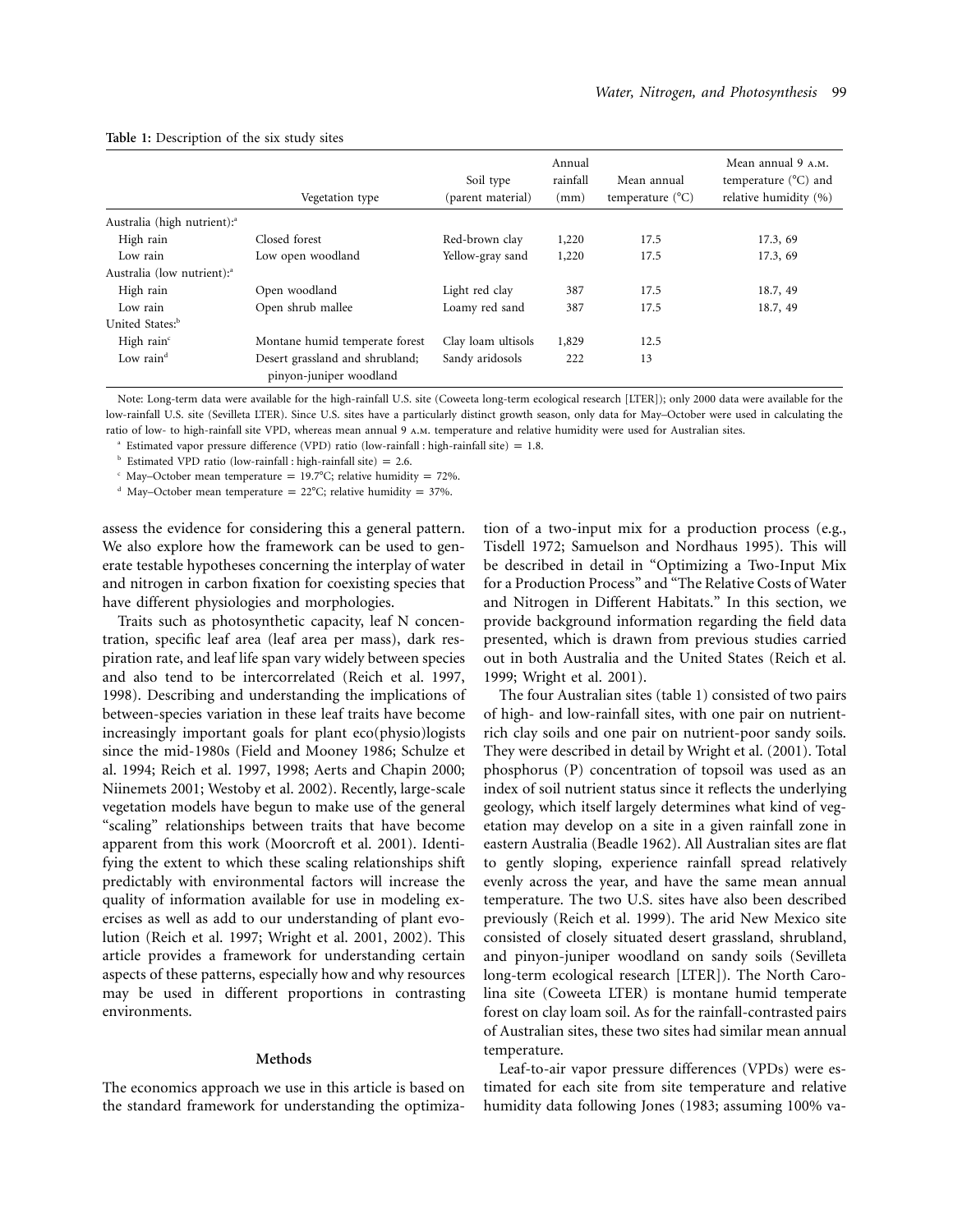por saturation inside leaves). The estimated VPD ratio (table 1) between Australian low- and high-rainfall sites was 1.8 (using mean annual 9 a.m. relative humidity and temperature), while the estimated VPD ratio for U.S. sites was 2.6 (using data from the May–October growing season only).

We studied 11–23 perennial species at each site, including broadleaf, needle-leaf and leafless, stem-photosynthesizing shrubs and trees, perennial forbs, perennial grasses, and N-fixing and non-N-fixing species, with both angiosperms and gymnosperms represented. Species at Australian sites were chosen randomly from previously compiled species lists. Species at U.S. sites were selected to provide a spread of leaf traits.

Standard methods were followed for measuring leaf traits (e.g., Bassow and Bazzaz 1997; Reich et al. 1998, 1999; Eamus et al. 1999). Measurements were made on young to medium-aged, fully expanded, outer-canopy leaves, for which leaf traits are relatively stable, before agerelated decline in nutrient contents and photosynthetic capacity (Reich et al. 1991). Leaf-area-based photosynthetic capacity ( $A_{area}$ ), dark respiration rate ( $R_{d-area}$ ), and stomatal conductance for water vapor (g<sub>s</sub>) were measured using portable photosynthesis systems operated in differential mode (CIRAS-1, Portable Photosynthesis Systems, Herts, United Kingdom, for Australian data; LCA-2, ADC, Hoddesdon, United Kingdom, for U.S. data) from midmorning to late morning (8 a.m. to 12 p.m.) at saturating or near-saturating light conditions and at relatively nonlimiting VPDs and temperatures. Measurements were made in situ (U.S. data) or immediately after detaching branches (Dang et al. 1997; Reich et al. 1998; Mitchell et al. 1999). The *R*<sub>d-area</sub> was measured at 25°C. Projected leaf area was determined with image analysis software. Kjeldahl N content was determined for oven-dried leaves. An average of 6.2 samples was taken for Australian species, all from different individuals; at least 10 samples from several individuals were taken for U.S. species.

Individual measurements were averaged for each species-site combination, since we were primarily interested in cross-species log-log "scaling" relationships between traits and in differences in those scaling relationships between sites. All variables were deemed normal following log transformation (Shapiro-Wilk test,  $a = 0.05$ ). Standardized major axis (SMA) slope-fitting techniques (Warton and Weber 2002) were considered most appropriate for investigating bivariate relationships, since *X* as well as *Y* variables had variation associated with them because of both measurement error and species sampling; hence, it was inappropriate to minimize sums of squares in the *Y* dimension only (Sokal and Rohlf 1995). Standard multiple regression was used for testing the three-way relationship between leaf N concentration  $(N_{area})$ , ambient-to-internal  $CO<sub>2</sub>$  drawdown ( $c<sub>a</sub> - c<sub>i</sub>$ ), and stomatal conductance to water vapor (*g*<sup>s</sup> ).

#### **Optimizing a Two-Input Mix for a Production Process**

# *General Case*

The "production function" of a production process indicates the maximum output possible given various combinations of inputs. The common two-input case is described in standard microeconomics texts (e.g., Tisdell 1972; Samuelson and Nordhaus 1995). Imagine a production process in which the amount of output (*P*) is proportional to the levels of the two inputs applied  $(P \propto I_1 I_2)$ . On a graph with axes *I*<sub>1</sub> and *I*<sub>2</sub>, a given level of production is represented by a concave curve, which may or may not be a strict hyperbola  $(P_1$  in fig. 1). Such a curve is known as an "equiproduct curve," isoquant or isocline; it describes a continuous spectrum of alternative input mixtures that each give rise to the same rate of production. It implies that the two inputs are to a large degree substitutable for one another. Land and labor could be the two inputs, for example. Increasing the level of one



**Figure 1:** Standard microeconomics treatment (e.g., Samuelson and Nordhaus 1995) for the optimization of a production process in which the rate of production is proportional to the levels of the two inputs  $(I_1, I_2)$ *I*<sub>2</sub>) applied to the process. Each equiproduct curve describes a continuous spectrum of alternative input mixtures that each give rise to the same rate of production. The equal-cost slope indicates the ratio of unit-costs (or substitutability) of the two inputs. The optimal input mixture for a given rate of production is where the slope of the equiproduct curve is equal to that of the equal-cost slope.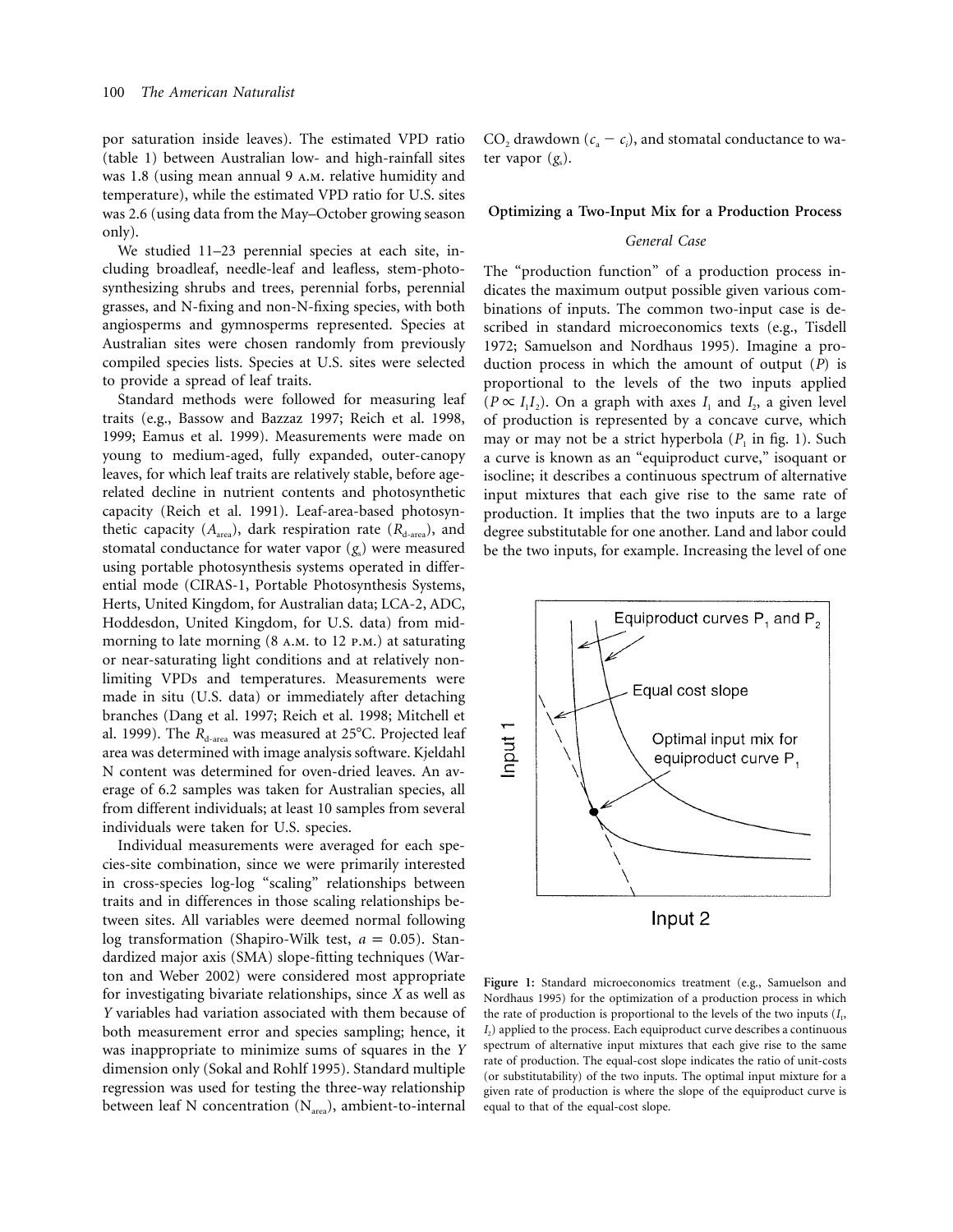input at a fixed level of the other results in increased total production, resulting in a shift to a higher equiproduct curve  $(P_2$  in fig. 1). In fact, there is an infinite number of nested equiproduct curves within the graph space. The challenge for a firm is to identify the least-cost combination of inputs that results in a desired level of production. Finding this optimal solution is in fact quite simple: it depends on the relative cost of the two inputs. Specifically, the ratio of the unit-costs of the two inputs gives the equal-cost slope (fig. 1). Any point along a given equal-cost slope describes an input mixture with the same total cost. The location on any equiproduct curve that has the same slope as (is tangential to) the equal-cost line identifies the input mixture that produces a given output with least cost or, equivalently, that produces the greatest output from a given total cost. Naturally, if the unit-cost of one input changes, the equal-cost slope changes also, and a different combination of inputs would then be optimal for a desired level of production.

# *Applying the Framework to the Interplay of Water and Nitrogen in Carbon Fixation*

*Choice of Axes.* In this section, we show how the two-input production framework can be applied to the use of water and nitrogen in carbon fixation. Its assumptions and implications apply during what we will call "active" photosynthesis, that is, during periods of the day or year when light, water, and temperature are relatively nonlimiting. The framework does not seek to explain diurnal stomatal behavior, as modeled previously by Cowan (1982) and Farquhar and Sharkey (1982), among others.

Photosynthesis follows Fick's law for diffusion of gases (Lambers et al. 1998):  $A_{area} = g_c(c_a - c_i)$ , where  $A_{area}$  is photosynthetic capacity expressed per unit leaf area,  $g_c$  is stomatal conductance to  $CO_2$ ,  $c_a$  is ambient  $CO_2$ , and  $c_i$  is the  $CO<sub>2</sub>$  concentration inside a leaf. This expression has the same form as for the two-input production process. That is, production is proportional to both of two quantities, a stomatal conductance and a  $CO<sub>2</sub>$  concentration difference.

The rate of water loss from a leaf during photosynthesis (transpiration) is largely a function of the leaf-to-air difference in water vapor pressure (VPD) and of stomatal (and boundary layer) conductance (Lambers et al. 1998). Stomatal conductance to water,  $g_s$ , is proportional to  $g_c$ , the two measures being interconverted via the molar diffusion ratio between  $CO<sub>2</sub>$  and water (Farquhar and Sharkey 1982). Since the partial pressure of water vapor inside leaves is close to saturation, VPD is particularly affected by the humidity of the surrounding air and by leaf temperature (Jones 1983). Thus, all else being equal, lower stomatal conductance translates into a lower transpiration rate. At a given *g*<sub>s</sub> and leaf temperature, transpiration is higher in lower-humidity (higher VPD) habitats.

The first axis in interpreting photosynthesis as a twoinput production process is water use, as represented by *g*s . In "The Relative Costs of Water and Nitrogen in Different Habitats," this will be extended for understanding production in different humidity habitats by incorporating VPD in the axis.

The extent to which internal  $CO_2$  concentration  $(c_i)$  is drawn down relative to ambient  $CO<sub>2</sub>(c<sub>a</sub>)$  can be understood as a balance between stomatal conductance and photosynthetic capacity (Ehleringer 1995; van den Boogaard et al. 1995; Lambers et al. 1998). The higher the conductance, the less drawdown at a given photosynthetic capacity. The higher the photosynthetic capacity, the greater the drawdown at a given conductance. Leaf nitrogen largely consists of photosynthetic enzymes, and a substantial proportion of variation in photosynthetic capacity among species is explained by leaf nitrogen concentration (Field and Mooney 1986; Reich et al. 1997). Thus, at a given *g*<sup>c</sup> (or *g*<sup>s</sup> ) per leaf area, one would expect that higher leaf N per area  $(N_{area})$  should generally translate into a larger drawdown of internal CO<sub>2</sub> (and thus higher  $A_{area}$ ). The second axis in interpreting photosynthesis as a twoinput production process is thus nitrogen use, as represented by N<sub>area</sub>. In "Comparisons with Field Data" and "An Alternative Calculation of the Cost of Nitrogen," we will examine evidence for the link between  $c_a - c_i$  and  $N_{area}$ and briefly discuss alternative formulations for including leaf nitrogen in the framework.

*Reformulation of Fick's Law.* If Fick's law is reformulated by assuming that  $c_a - c_i$  is correlated with N<sub>area</sub> (at a given stomatal conductance) and that  $g_c$  is proportional to  $g_s$ , we have a new expression,  $A_{area} \propto N_{area} g_s$ , describing carbon gain in terms of the interplay between nitrogen and water. In this treatment, the product is carbon fixation and the inputs are water and nitrogen. The A<sub>area</sub> equiproduct curves can then be drawn on axes of nitrogen  $(N_{area})$  and water use  $(g_s)$ , each curve describing a continuous spectrum of alternative input mixtures that give rise to the same rate of carbon fixation,  $A_{area}$ . For simplicity, we will assume that the equiproduct curves are strictly hyperbolic (fig. 2), although it is sufficient to assume that the equiproduct curves are only concave (Tisdell 1972). In this framework, the least-cost input mixture for generating a given output  $(A<sub>area</sub>)$  depends on the relative expense for procuring and using nitrogen versus procuring and using water. As described previously, the ratio of these expenses defines the steepness of the equal-cost slopes, and the location on any equiproduct (equal-A<sub>area</sub>) curve that is tangential to an equal-cost line identifies the input mixture that produces a given output with least cost or, equiva-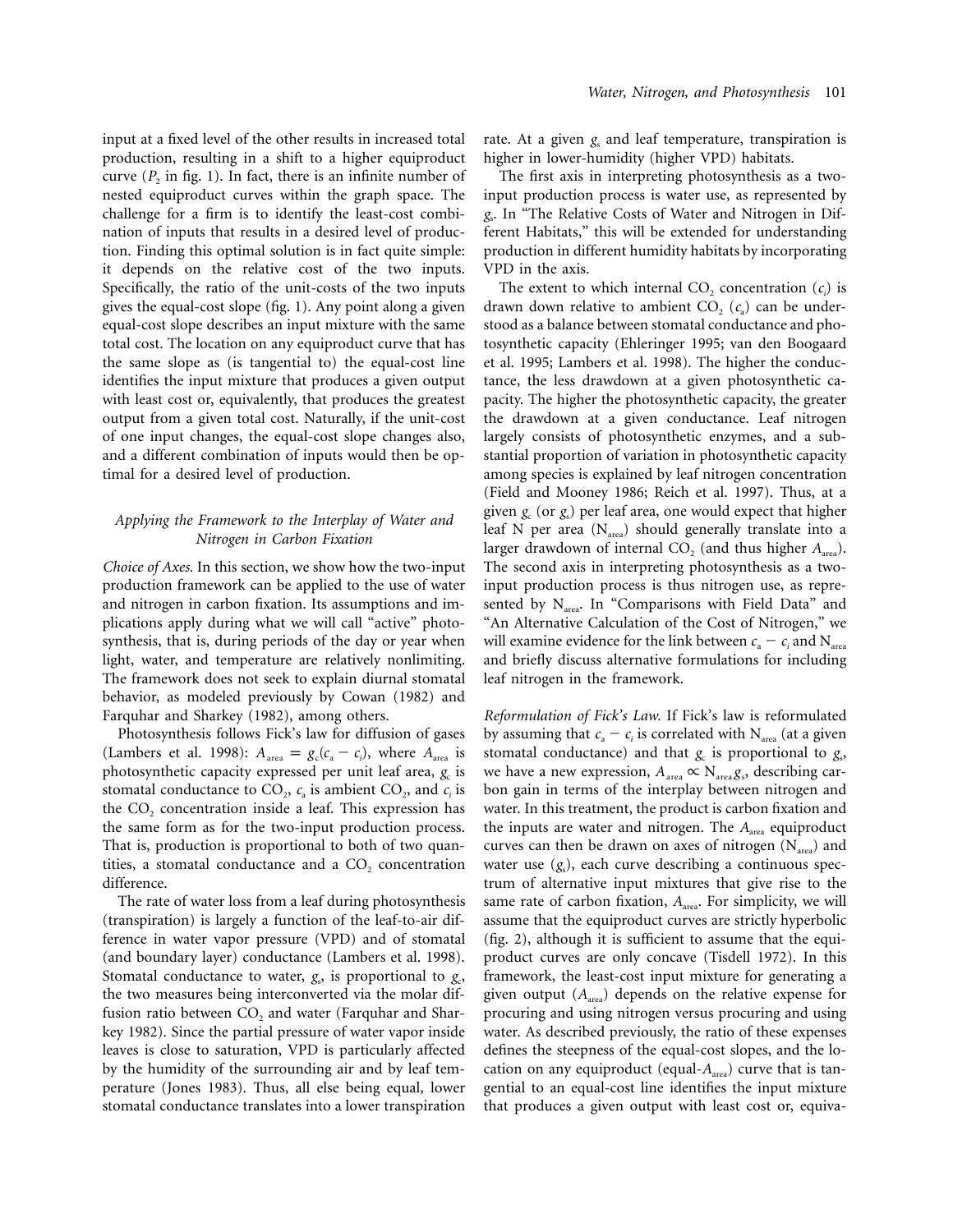

**Figure 2:** Understanding the use of water and nitrogen in photosynthesis as a two-input production process. *a*, Leaf nitrogen per area (N<sub>area</sub>) and water (via stomatal conductance, *g*<sup>s</sup> ) are the two inputs; the equiproduct curves represent different levels of photosynthesis per unit leaf area (*A*area). *A*–*E* denote possible leaf strategies or input mixtures for species occurring in a low-humidity habitat; these are contrasted with a hypothetical species occurring in a high-humidity habitat (*H*1). *H*<sup>2</sup> represents a second possible input mix for a species in the high-humidity habitat (see text). *b*–*d*, Trends in transpiration, N<sub>area</sub>, A<sub>area</sub>, photosynthetic nitrogen-use efficiency (PNUE), and water-use efficiency (WUE) corresponding to the hypothetical strategy shifts in *a*. The observed shifts in leaf traits between sites (fig. 3) best fitted shift types *C* and *E*.

lently, that produces the greatest output from a given cost. This way of considering the issue allows the use of water and nitrogen in photosynthesis to be considered simultaneously; that is, it integrates concepts such as water-use efficiency and photosynthetic nitrogen-use efficiency into the more inclusive objective of optimizing the input mix for a given situation.

*Comparing Water and Nitrogen Use in Species Operating in Different Humidity Habitats.* Consider as a reference point a hypothetical species occurring at a high-rainfall site that typically operates with some given combination of  $g_s$  with  $N_{area}$  (point  $H_1$  in fig. 2*a*–2*d*). Now compare this with a second hypothetical species, species *A*, which has the same combination of  $g_s$  with N<sub>area</sub> but occurs in a low-rainfall habitat with lower ambient water vapor pressure (higher leaf-to-air VPD). Expenditure of water by *A* during active photosynthesis would be higher (since transpiration  $=$  $g_s \times \text{VPD}$ , but its photosynthetic rate would be the same. Thus, the two species (points  $H_1$  and  $A$ ) lie at the same position in figure 2*a* but are separated when transpiration (fig. 2*b*) or water-use efficiency (WUE; fig. 2*d*) are considered. Specifically, the WUE of the low-rainfall species would be lower than that of the species with similar leaf traits occurring in the more humid habitat. Since the photosynthetic rate and  $N_{area}$  were the same for the two species, their photosynthetic nitrogen-use efficiency (PNUE) would be the same (fig. 2*c*, 2*d*).

Alternative leaf strategies for species in low-humidity environments are illustrated by *B*–*E* in figure 2*a*. A species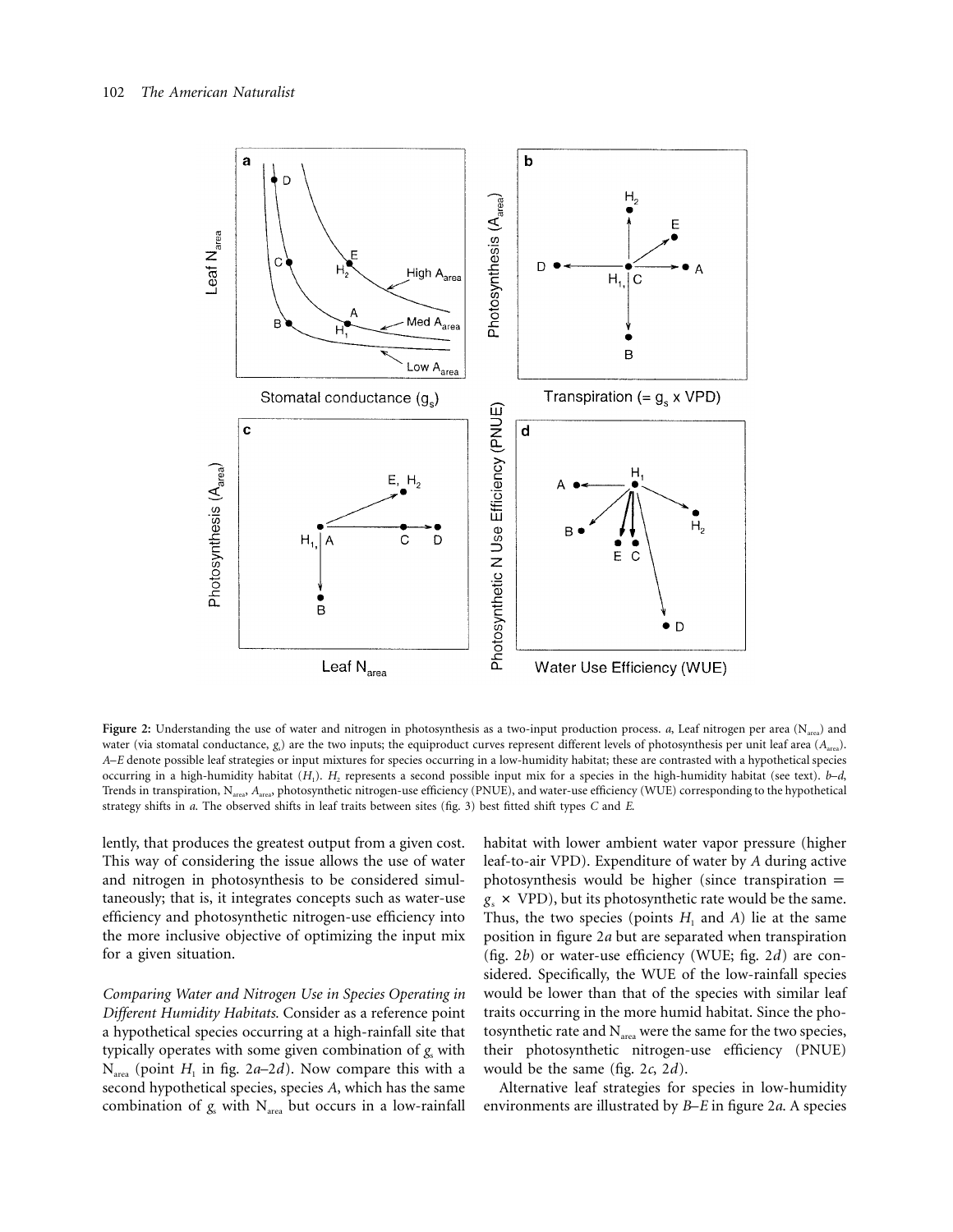at *B* is operating with the same  $N_{area}$  but lower  $g_s$  than the high-rainfall species  $H_1$ . Specifically,  $g_s$  is decreased sufficiently to counter the transpiration increase that would otherwise result from lower atmospheric humidity. This would decrease *A*area because of the lower conductance for CO<sub>2</sub>. Thus, point *B* lies on a lower  $A_{area}$  equiproduct curve than  $H_1$  in figure 2*a* and has both lower  $A_{area}$  at a given transpiration rate (WUE; fig. 2*b*, 2*d*) and lower  $A_{\text{area}}$  at a given Narea (PNUE; fig. 2*c*, 2*d*).

A species at *C* is operating with lower *g*<sup>s</sup> to counter the effect of lower atmospheric humidity on transpiration (as did  $B$ ) but with leaf N higher to draw down internal  $CO<sub>2</sub>$ concentration (widen  $c_a - c_i$ ) and sustain output  $A_{area}$  despite the lower stomatal conductance. In option *C*, PNUE is lower for a species than for the species operating at high humidity, but WUE is similar (fig. 2*b*–2*d*).

At *D*, species at low humidity might seek to increase WUE, driven by selection to use less water during active photosynthesis. To accomplish this, they would need to reduce *g*<sup>s</sup> by a still greater margin than in the shift from *H*<sup>1</sup> to *C*, sufficient not only to offset the effect of lower humidity but also to reduce transpiration rate still further. To maintain photosynthetic rate so that the reduced water use did in fact lead to increased WUE, leaf N would need to be higher by a considerably larger margin to achieve similar output  $A_{area}$  despite the low  $g_s$ . Photosynthetic nitrogen-use efficiency would be considerably lower for such a species at *D*, achieving higher WUE at low rainfall (fig. 2*d*).

Finally, at *E*, species at low humidity might operate at higher leaf N but at similar  $g<sub>s</sub>$  to those from higher humidity  $(H_1)$ . The transpiration rate would be higher for these species because of the lower humidity, while the wider differential between  $c_a$  and  $c_i$  would also increase output  $A_{area}$ . In figure 2*d*, it can be seen that one cost of achieving similar or somewhat lower WUE at low humidity as at high humidity is a decrease in PNUE.

# **Comparisons with Field Data**

Over the three contrasts of high- versus low-rainfall sites, dry-site species averaged 2.4 times higher leaf N concentration per area  $(N_{area})$ , or 1.7 the leaf nitrogen at a given specific leaf area (SLA; fig.  $3a-3c$ ). Higher N<sub>area</sub> was associated with wider differentials between internal and external CO<sub>2</sub> concentrations (higher  $c_a - c_i$ ) at a given stomatal conductance ( $p < .005$  in each of the three data sets; table 2), suggesting that the nitrogen difference represented a difference in photosynthetic enzyme content. This result is consistent with findings from smaller data sets demonstrating a negative relationship between  $N_{area}$  and  $c_i$  (implied from the carbon isotope ratio of leaf tissue) presented by Hanba et al. (1999; temperate forest trees in Japan)

and Anderson et al. (1996; 14 *Eucalyptus* species grown in a common garden) as well as from a larger data set consisting of species from around the globe; data from this study combined with those from Reich et al. (1997) show  $c_i$  decreasing with increasing N<sub>area</sub> at a given  $g_s$  ( $p < .001$ ,  $n = 210$ ; CO<sub>2</sub> drawdown estimated from  $A_{area}$  and  $g_s$ ; data not shown).

Associated with the steeper CO<sub>2</sub> gradients, dry-site species had higher photosynthetic rates (*A*area) at a given *g*<sup>s</sup> (fig.  $3d-3f$ ). Dry-site species had similar mean  $g<sub>s</sub>$  to the high-rainfall species in two of three data sets and thus somewhat higher photosynthetic capacities (fig. 3*d*, 3*f* ); in the third data set, dry-site species had lower mean  $g_s$ and thus similar *A*<sub>area</sub> to high-rainfall species (fig. 3*e*). Common to all data sets, the proportional shift in mean *A*area between high- and low-rainfall species was only 0.5–0.6 as great as the proportional change in  $N_{area}$ ; that is, the average PNUE at drier sites was lower.

Leaf N per area is equal to leaf N on a mass basis  $(N_{\rm{mass}})$ divided by SLA. Nevertheless, the negative relationships between  $N_{area}$  and SLA depicted in figure 3 are not artifacts caused by leaf area appearing as the numerator in one term and as the denominator in the other. The  $N_{\rm mass}$  is not constant but tends to be correlated with SLA (Field and Mooney 1986; Reich et al. 1997). Further, both  $N_{\rm mass}$ and SLA vary considerably more widely among species than within species (Bassow and Bazzaz 1997; Wright et al. 2001). The key point in figures 3*a*–3*c* is that the shifts between high- and low-rainfall species in terms of  $N_{area}$ cannot be interpreted as resulting only from the generally lower SLA at low rainfall. By viewing the traits two at a time, we find that it is clear that they are also shifted toward higher N<sub>area</sub> at a given SLA. Similarly, the shifts in  $A_{area} - g_s$ relationships are best seen in a two-dimensional graph space rather than, for example, in terms of the ratio of  $A_{\text{area}}$  to  $g_s$ . Both  $g_s$  and the drawdown of internal  $CO_2$ contribute to  $A_{area}$ .

The trait shift toward higher  $N_{area}$  in species occurring at lower rainfall constitutes a shift upward in terms of the two-input framework in figure 2*a*. Of the possible upward shifts, alternatives *C* and *E* were those mainly observed. The average shift between species in the Australian lownutrient rainfall contrast can be characterized as a shift from  $H<sub>1</sub>$  to  $C<sub>2</sub>$  on average, low-rainfall species had higher Narea, lower *g*<sup>s</sup> , and similar *A*area to high-rainfall species (fig. 3*b*, 3*e*; fig. 4*b*). Photosynthetic nitrogen-use efficiency was lower for species operating at low humidity, but their WUE was similar (the shift toward lower *g* counterbalanced the difference in ambient water vapor pressure). By contrast, the average shift between species in the Australian highnutrient and U.S. contrasts consisted of higher *A*<sub>area</sub> and  $N_{area}$  but similar  $g_s$  in low-rainfall species (shift from  $H_1$ ) to  $E$ ). However, since  $A_{area}$  increased proportionally less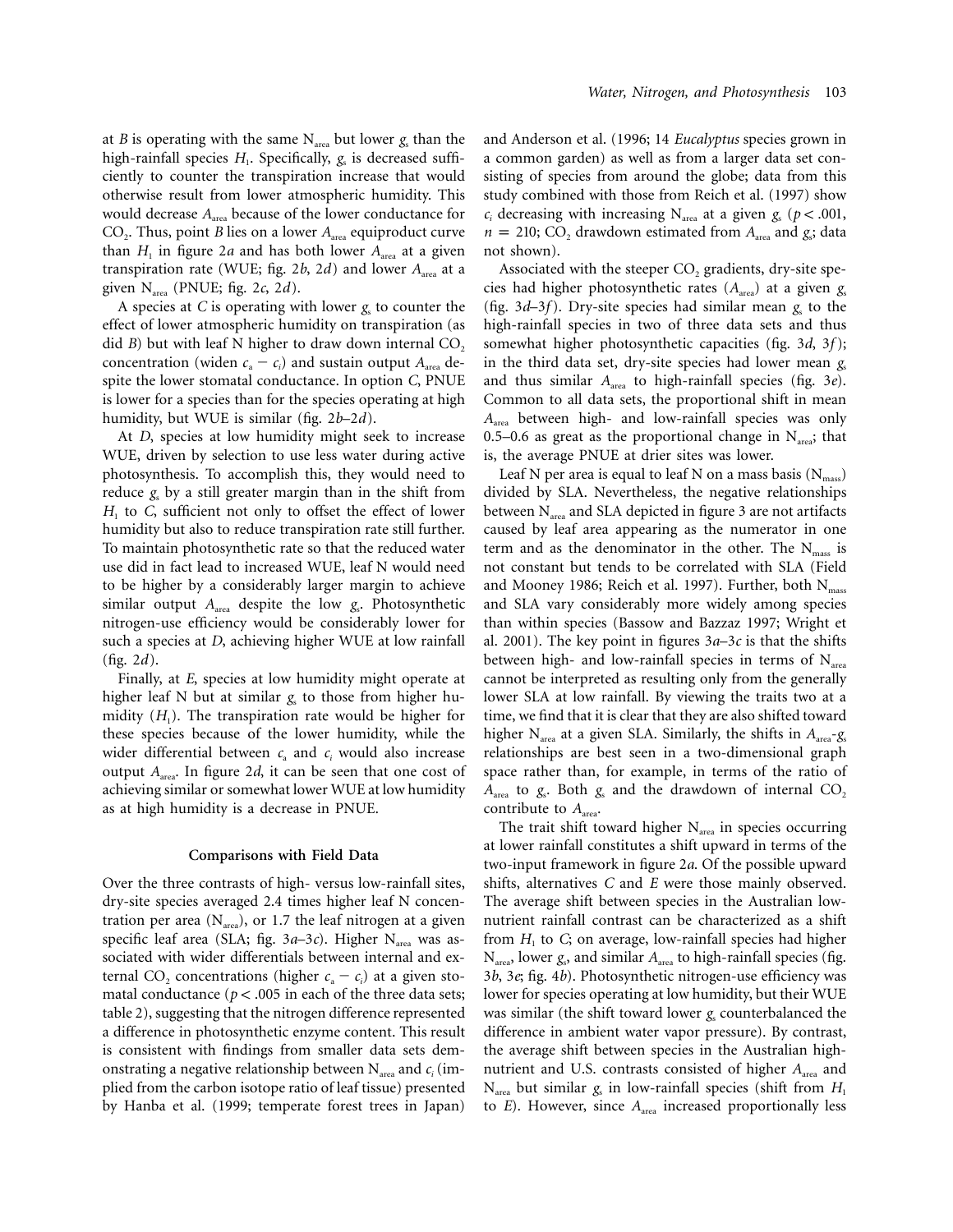

**Figure 3:** Relationships between leaf N<sub>area</sub> and specific leaf area (SLA; *a*–*c*) and between net photosynthetic rate ( $A_{\text{area}}$ ) and stomatal conductance (*g*s ; *d*–*f*) for three sets of perennial plant species contrasted on rainfall (*filled circles*, high-rainfall species; *open circles*, low-rainfall species). Fitted slopes are standardized major axes (SMAs) fitted through the species data for each site. SMA descriptions (slope, 95% confidence intervals, and correlation *r*): N<sub>area</sub> versus SLA: *a*, high rain (HR) -1.09 (-1.59, -0.74),  $r = -0.68$ ; low rain (LR) -0.59 (-0.75, -0.47),  $r = -0.85$ ; *b*, HR -1.07  $(-1.67, -0.68)$ ,  $r = -0.54$ ; LR  $-0.89$   $(-1.19, -0.67)$ ,  $r = -0.79$ ;  $c$ , HR  $-0.45$   $(-0.76, -0.26)$ ,  $r = -0.54$ ; LR  $-0.72$   $(-1.10, -0.48)$ ,  $r = -0.85$ .  $A_{\text{area}}$  versus *g<sub>s</sub>*: *d*, HR 0.98 (0.66, 1.45),  $r = 0.66$ ; LR 0.95 (0.65, 1.37),  $r = 0.54$ ; *e*, HR 1.28 (0.87, 1.87),  $r = 0.71$ ; LR 0.64 (0.46, 0.89),  $r = 0.72$ ; *f*, HR 0.62 (0.46, 0.83),  $r = 0.88$ ; LR 0.79 (0.51, 1.23),  $r = 0.86$ .

than  $N_{area}$  and estimated transpiration, both PNUE and WUE were on average lower for the low-rainfall species in these data sets (*E* in fig. 2*d*).

It is important to note that these observations—that dry-site species use as much or more water in transpiration and achieve photosynthetic rates as least as high—apply during photosynthesis occurring under relatively nonlimiting conditions. This is not to say that dry-site species fix as much carbon and use as much water considered over 12 mo, since arid environments have shorter periods during which soil water supports active growth. The data presented here apply to perennial species that persist yearround in low-rainfall habitats, in contrast to annual or ephemeral species that may complete their rapid life cycle while water is freely available.

# **The Relative Costs of Water and Nitrogen in Different Habitats**

In a habitat with a given typical humidity, between-species variation in *g*<sub>s</sub> contributes directly to variation in transpiration rate. However, to compare the relative costs of nitrogen and water between habitats differing in humidity, the *g*<sup>s</sup> axis in figure 2*a* would have to be rescaled by leafto-air VPD to represent actual water loss to transpiration  $(g_s \times VPD)$ . On the rescaled graph, what was a single equal- $A_{area}$  hyperbola in  $N_{area} - g_s$  graph space expands to become a family of nested hyperbolas, each corresponding to a different VPD (but all with the same  $A<sub>area</sub>$ ). In a nested set of hyperbolas such as these, the tangent at any given *X* value is steeper as one shifts to successively higher hyperbolas (this property also applies to the nested set of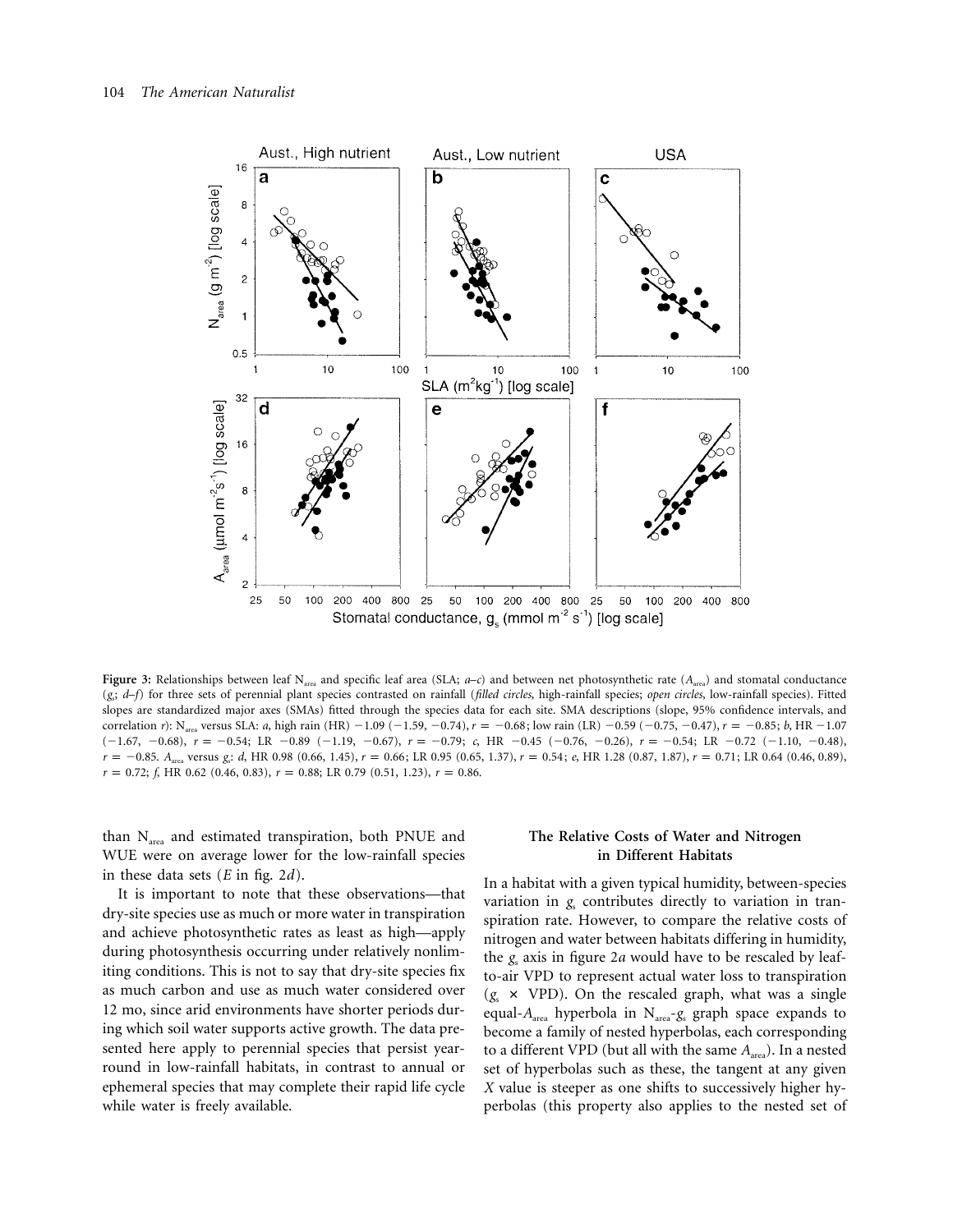Table 2: Multiple regressions of dependent variable CO<sub>2</sub> drawdown  $(c_a - c_i)$  on leaf N per area  $(N_{area})$  and stomatal conductance, *g*, by data set

|                    | Coefficients |               | Whole<br>model |          | Total |         |
|--------------------|--------------|---------------|----------------|----------|-------|---------|
| Data set           | β            | $\mathcal{P}$ | F              | $r^2$    | df    | p       |
| NSW high nutrient: |              |               |                |          |       |         |
| $log N_{area}$     | .23          | .001          | 11.1           | .37      | 40    | < 0.001 |
| $\log g$           | $-.35$       | .003          |                |          |       |         |
| Constant           | 2.79         | < 0.01        |                |          |       |         |
| NSW low nutrient:  |              |               |                |          |       |         |
| $log N_{area}$     | .28          | < 0.001       |                | 59.9 .77 | 37    | < 0.001 |
| $\log g_s$         | $-.51$       | < .001        |                |          |       |         |
| Constant           | 3.07         | < 0.01        |                |          |       |         |
| United States:     |              |               |                |          |       |         |
| $log N_{area}$     | .22          | .004          |                | 13.7 .59 | 21    | < 0.01  |
| $\log g$           | $-.38$       | < 0.001       |                |          |       |         |
| Constant           | 2.77         | < 0.001       |                |          |       |         |
| All data:          |              |               |                |          |       |         |
| $log N_{area}$     | .25          | < 0.001       | 100.9          | .67      | 100   | < 0.001 |
| $\log g_s$         | $-.49$       | < 0.001       |                |          |       |         |
| Constant           | 3.06         | < 0.001       |                |          |       |         |

Note: NSW  $=$  New South Wales. Data shown are the *F* statistic, explanatory power, degrees of freedom, and significance of the whole model and the parameter estimates  $(\beta)$  and significance of the individual terms in each model. All variables were  $log_{10}$  transformed before analysis. The significance of N<sub>are</sub> in each model demonstrates that higher leaf N per area was associated with greater drawdown of internal CO<sub>2</sub> (i.e.,  $c<sub>n</sub> = c<sub>i</sub>$  was higher) at a given stomatal conductance (*g*<sup>s</sup> ).

hyperbolas shown in fig. 2*a*, in which the hyperbolas differed in their respective  $A_{area}$ ).

Two hyperbolas in an equal-A<sub>area</sub>, varying-VPD family are shown in figure 5*a*, allowing comparison of the hypothetical species  $H_1$  with strategy  $C$  once more. Whereas  $H_1$  and *C* lie on the same equal- $A_{area}$  hyperbola when portrayed in  $N_{area}$ - $g_s$  graph space (fig. 2*a*), point *C* lies directly above  $H_1$  when viewed in terms of  $N_{area}$  and transpiration, with both strategies having the same  $A<sub>area</sub>$  and transpiration rate but with *C* on a hyperbola of higher VPD (lower atmospheric humidity) than for  $H<sub>1</sub>$ . With *C* on a higher hyperbola but at the same *X* value, the tangent at *C* is steeper than that at  $H<sub>1</sub>$  (see appendix), implying a steeper equal-cost slope at low humidity if *C* represents the optimal input mix of N and water for that particular  $A_{area}$ . A steeper equal-cost slope at low humidity would imply an increase in the relative cost of water to N in that habitat or, equally, a decrease in the cost of N relative to water. This could be because water was harder to obtain or, equally, because nitrogen was somehow cheaper.

This shifting of point *C* to being above point  $H_1$  when transpiration rather than conductance is considered can be related back to the observed  $N_{area}$  and  $g_s$  data (fig. 4*b*) by imagining the cloud of low-rainfall points shifted to the right by the estimated mean VPD difference between sites (1.8; table 1). By contrast, right shifting the clouds of low-rainfall points by the VPD difference in the other two contrasts (fig. 4*a*, 4*c*) results in the "average" low- and high-rainfall species lining up such that they lie approximately along a line intersecting with the origin. This leads to a different conclusion for these contrasts regarding the relative costs of water and nitrogen in low- and highrainfall sites. One property of the nested hyperbolas described above is that the tangents have equal slope at points where a line from the origin intersects with each hyperbola, since the slope depends only on the ratio of *Y* and *X* values at a given point (see appendix). In other words, in the Australian high-nutrient and U.S. contrasts, the average high-rainfall species  $(H_1)$  and low-rainfall species  $(E)$  had a similar  $N_{area}/g_s$  ratio and lay on their respective hyperbolas at points with similar tangents (fig. 5*b*), implying similar equal-cost slopes in the high- and low-humidity habitats. In summary, the average type of strategy shift observed in two of the three sets of contrasts did not connote a change in the relative cost of water versus nitrogen at low rainfall, whereas in one contrast it did: water appeared to be relatively more expensive than nitrogen at low rainfall.

## **Implications for Coexisting Species**

If species in low-humidity environments can operate at higher leaf N, it may be asked why species at higher humidity should not also operate at higher leaf N at a given *g*s , increasing their photosynthetic rate without decreasing water expenditure. This hypothetical shift is indicated as from  $H_1$  to  $H_2$  in figures 2*a*–2*d*, and it does not require rescaling by site VPD to compare relative costs because the two strategies coexist. Since the tangents of equiproduct hyperbolas steepen with increasing  $A_{\text{area}}$  at a given  $g_s$ (as described in "The Relative Costs of Water and Nitrogen in Different Habitats" and the appendix), if the tangent of the equiproduct curve at  $H<sub>1</sub>$  is equal to the equal-cost slope for that habitat (i.e., the input mix is optimal), then the tangent at  $H<sub>2</sub>$ , having a different slope, must describe a less cost-effective input mix for the greater  $A_{area}$  achieved at  $H_2$ . For that particular  $A_{area}$ , the optimal input mix would in fact entail higher  $N_{area}$  than at  $H_1$  and also higher water expenditure but lower  $N_{area}$  than at  $H_2$ .

If the relative costs of water and N were set by site characteristics, such as N availability, rainfall, and soil water-holding capacity (Bloom et al. 1985), and if coexisting species all had optimal combinations of  $N_{area}$  and  $g_s$  (in terms of the model presented in "Optimizing a Two-Input Mix for a Production Process"), then each species would be expected to lie on its respective equal-A<sub>area</sub> hyperbola at the point with the tangent equal to the equal-slope line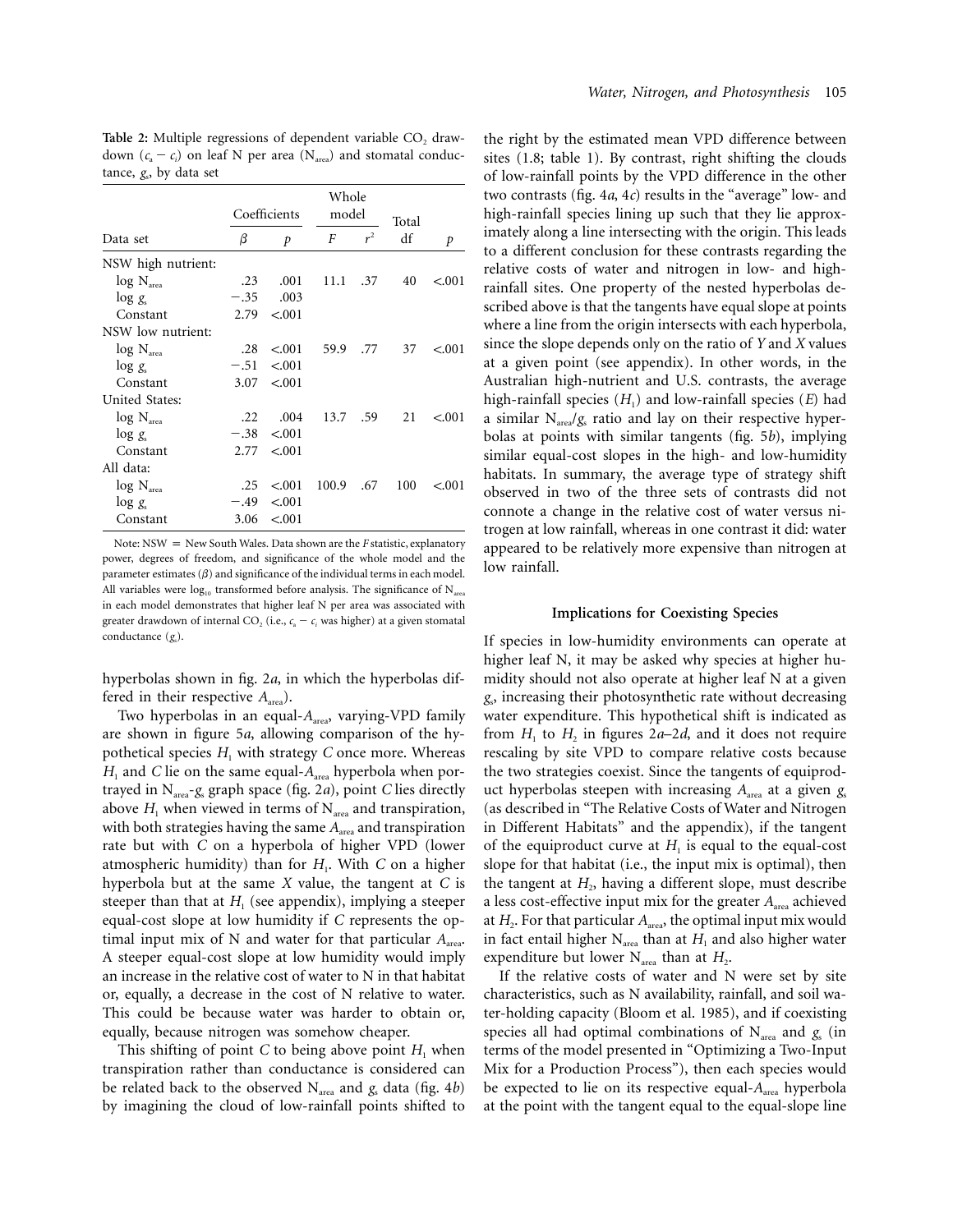

Figure 4: Observed combinations of N<sub>area</sub> and stomatal conductance, g<sub>s</sub>, for the study species; symbols as for figure 3

for that habitat. That is, the ratio of  $N_{area}$  to stomatal conductance would be the same for each species. On the other hand, contrasting physiologies or morphologies could potentially confer different relative costs of N and water. There could be "preference" or adaptation for a particular N source (e.g., Raven and Sprent 1993), presence or absence of mycorrhizae, shallow versus deep rooting,  $C_3$  versus  $C_4$  versus CAM physiology, and so on. If it were relatively cheaper for one species to obtain and maintain a given  $N_{area}$ , then the equal-cost slope would be steeper for that species and the optimal mix for its  $A_{area}$ would entail higher N<sub>area</sub> and lower *g*<sub>s</sub>, indicating lower PNUE and higher WUE than for the other species in the habitat. For example, nitrogen-fixing species typically operate at high leaf N. Where this is combined with low *g*<sub>s</sub>, it should be interpreted as N being cheap relative to water, with the high leaf N serving to economize on water use. However, where high leaf N is combined with high *g*<sub>s</sub>, this should not be interpreted as a shift in the relative costs of nitrogen and water.

Observed  $N_{area}$ -g<sub>s</sub> trait combinations for the six sites are shown in figures 4*a*–4*c*. Within four of six sites, the majority of species have similar  $N_{area}/g_s$  ratios (suggesting that the relative cost of inputs is largely set by site properties), whereas there is considerable scatter for species at the Australian high-nutrient dry site (fig. 4*a*) and clearly no typical Narea/*g*<sup>s</sup> ratio at the dry U.S. site (New Mexico; fig. 4*c*). This scatter may be due to widely varying relative costs of the inputs among species at these sites, although in the case of the New Mexico data it may also reflect the fact that the "site" was actually a composite of closely situated desert grassland, shrubland, and pinyon-juniper woodland. Although all were on sandy soils, it is possible that

the relative costs of nitrogen and water differed between the subsites.

In summary, the framework presented in this article can suggest testable hypotheses concerning the interplay of water and nitrogen in carbon fixation, both for coexisting species and those from different habitats and for those with different physiologies and morphologies. In addition, using this framework, we may be better able to understand previously reported patterns such as evidence of a negative relationship between PNUE and WUE, found both across woody species (Field et al. 1983; DeLucia and Schlesinger 1991) and among wheat cultivars (van den Boogaard et al. 1995, 1997).

#### **An Alternative Calculation of the Cost of Nitrogen**

Alternatively, the  $N_{area}$  axis in the input-mix treatment could be rescaled to show N uptake requirement per time per leaf area. Assuming steady-state conditions, the annual N uptake requirement per unit leaf area  $(N_{\text{req}})$  would be equal to the rate of N loss per leaf area, which could be estimated as litterfall  $N_{area}$  divided by average leaf life span. Litterfall  $N_{area}$  and leaf life span are in fact known for the Australian species described in this study (Wright et al. 2002; Wright and Westoby 2003). However, patterns of Nreq-*g*<sup>s</sup> combinations (not shown) were very similar to patterns of  $N_{area}$ - $g_s$  combinations, especially with regard to the shift between rainfall zones. This was because green-leaf  $N_{area}$  and  $N_{req}$  were well correlated across species ( $r =$ 0.73,  $p < .001$ ,  $n = 64$ ), so that high- and low-rainfall species were separated similarly in  $N_{\text{req}}$  and in  $N_{\text{area}}$ .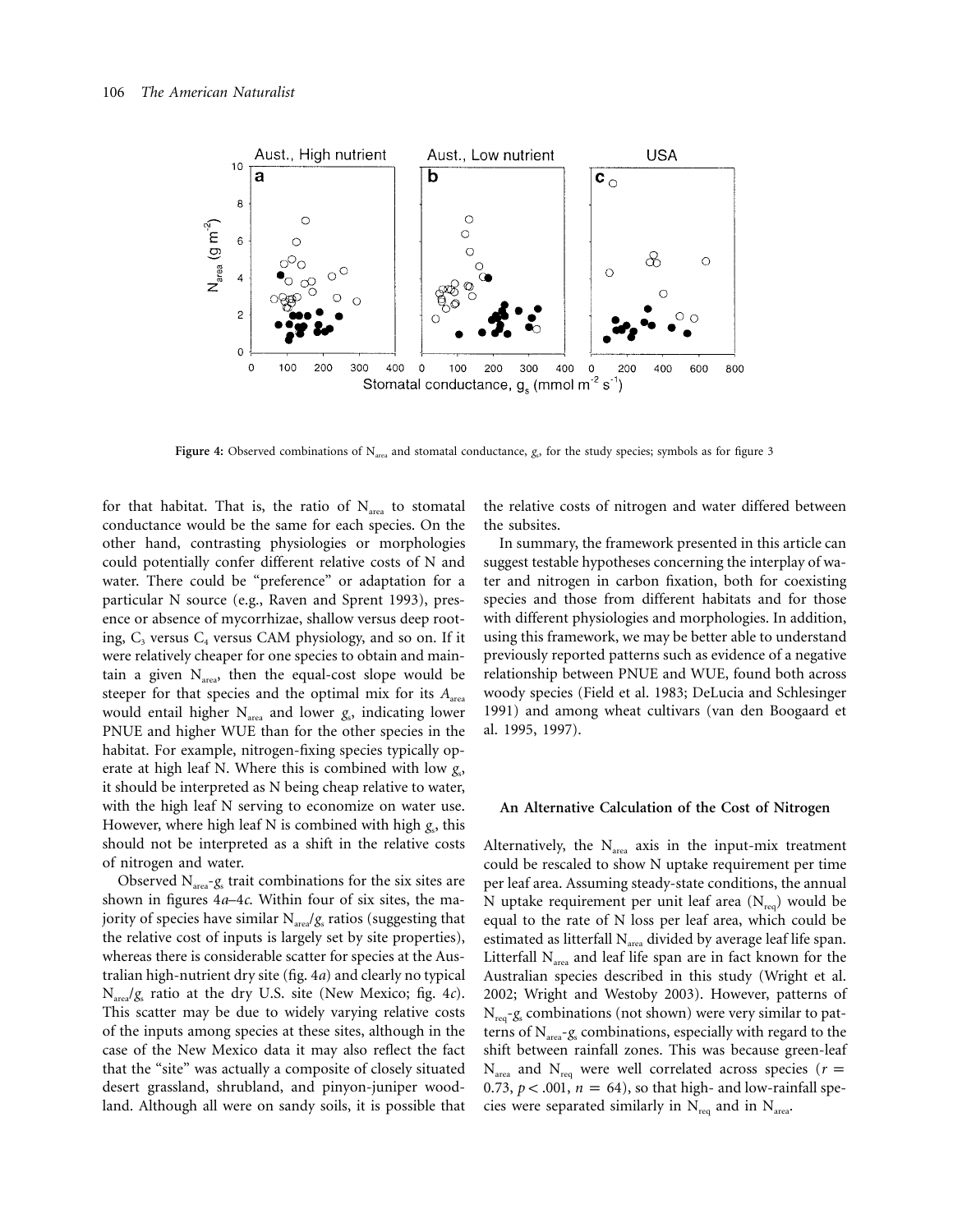

**Figure 5:** With the *X*-axis of figure 2*a* rescaled by vapor pressure difference (VPD) to represent actual water use (transpiration), families of equal *A*area hyperbolas can be plotted, each hyperbola within a family corresponding to a different VPD. *a*, Two hyperbolas differing in VPD in a family of equal  $A_{\text{area}}$  hyperbolas. Point *C* is now directly above  $H_i$ ; thus, the tangent at *C* is steeper, implying that water is relatively more expensive than nitrogen at low humidity in that scenario. *b*, Two hyperbolas differing in VPD in each of two different  $A_{area}$  families. *Solid lines*, low  $A_{area}$  hyperbolas; *dashed lines*, high *A*area hyperbolas; higher VPD hyperbola in each family lies to the upper right of the lower VPD hyperbola. Hypothetical species *E* and *H*<sup>1</sup> lie along a line from the origin at points with equal tangents on their respective hyperbolas, implying that the relative cost of water and nitrogen does not differ from high to low humidity.

## **Generality of the Patterns**

We found that species inhabiting arid environments were shifted toward substantially higher  $N_{area}$  but also higher  $N_{area}$  at a given SLA (leaf thickness or tissue density). It had previously been known that dry-site species have generally lower SLA than species from wetter sites (Mooney et al. 1978; Specht and Specht 1989; Pierce et al. 1994; Schulze et al. 1998; Cunningham et al. 1999; Fonseca et al. 2000) yet similar average N per leaf mass (Killingbeck and Whitford 1996), contrary to predictions that N per mass should be lower at low rainfall (Mooney and Gulmon 1979). Together, those results indicate a general trend for dry-site species to have higher N<sub>area</sub> (see also Pierce et al. 1994; Schulze et al. 1998). Here the high  $N_{area}$  has been confirmed and generalized, and it was shown that it allows dry-site species to achieve higher *A*<sub>area</sub> at a given stomatal conductance while achieving  $A_{area}$  during active photosynthesis at least as high as for wetter-site species.

From Fick's law, it follows that higher  $A_{area}$  at a given stomatal conductance requires a larger drawdown of internal CO<sub>2</sub>, c<sub>i</sub>. Time-averaged CO<sub>2</sub> drawdown can be estimated via carbon isotope discrimination (Farquhar et al. 1989). With this method, there have been several reports of decreasing *ci* with increasing site aridity, as found here, not only within species (Ehleringer 1995) but also within a genus (*Eucalyptus*; Miller et al. 2001), among both angiosperm and coniferous trees (Schulze et al. 1998; Warren

et al. 2001) and in terms of community means (data from 348 species from 12 sites in northern Australia; Stewart et al. 1995). In some of these studies (Schulze et al. 1998; Warren et al. 2001), the decrease has only become noticeable at the driest end of the rainfall gradient. Still, taken together, there is substantial evidence in support of the general nature of the broad trends reported here for lowcompared with high-rainfall perennial species.

# Costs and Benefits of High N<sub>area</sub> at Low Rainfall

Constructing low SLA leaves with high leaf  $N_{area}$  must carry significant costs. In general, the construction cost per gram of leaf does not vary systematically with SLA (Chapin 1989; Poorter and De Jong 1999; Villar and Merino 2001). This implies that the (generally) lower SLA leaves of dry-site species are more expensive to build per unit leaf area than leaves of high-rainfall species. Constructing leaves with high  $N_{area}$  may incur additional costs. One cost would be the respiratory cost of maintaining high leaf-protein contents (Penning de Vries 1975; Ryan 1995; Amthor 2000; Cannell and Thornley 2000), reflected in an increase in dark respiration with  $N_{area}$  at all sites (fig. 6*a*–6*c*). Presumably, there would also be costs in acquiring the extra nitrogen (extra root growth or support for root symbionts) and perhaps in increased desirability to insect herbivores (Mooney and Gulmon 1979). Among the Australian spe-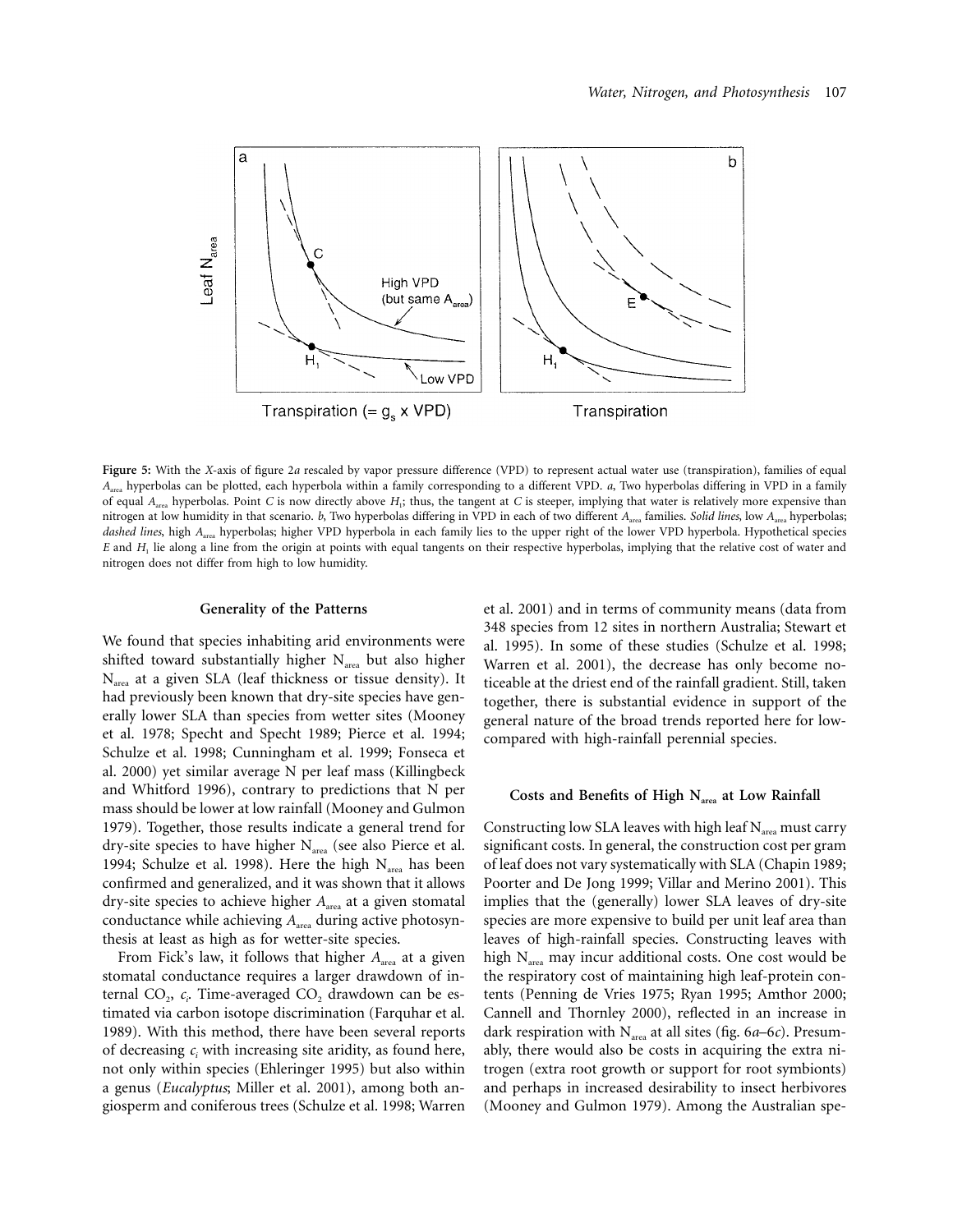

Figure 6: Relationships between dark respiration ( $R_{d\text{-area}}$ ) and leaf N<sub>area</sub> for the three sets of species from high- and low-rainfall sites. Symbols as for figure 3. Fitted slopes are standardized major axes (SMA). SMA descriptions (slope, 95% confidence intervals, and correlation *r*): *a*, HR 0.91 (0.62, 1.33),  $r = 0.68$ ; LR 1.44 (0.96, 2.16),  $r = 0.40$ ; b, HR 0.74 (0.45, 1.24),  $r = 0.27$ ; LR 0.94 (0.61, 1.36),  $r = 0.51$ ; c, HR 1.06 (0.59, 1.91),  $r =$ 0.08; LR 0.78 (0.46, 1.31),  $r = 0.79$ .

cies described in this study, we have also found a negative relationship between leaf nitrogen concentration and leaf tissue toughness, which was linked with 40% shorter leaf life span at a given SLA for low-rainfall species (Wright and Westoby 2002), apparently another significant cost to their high  $N_{area}$  strategy.

On the other hand, deploying high  $N_{area}$  leaves in lowrainfall habitats must have substantial benefits. One hypothesis for higher  $N_{area}$  in arid-zone species has been that they will often be exposed to higher light intensities and might be expected to develop higher leaf protein in order to exploit the higher light successfully (Mooney et al. 1978; Cunningham et al. 1999; Roderick et al. 2000; Niinemets 2001). This idea is not inconsistent with our results or model, although, on average, dry-site species showed a greater proportional increase in  $N_{area}$  than in  $A_{area}$  (2.4 vs. 1.3) and thus had lower average PNUE. However, it seems that the major benefit of a high  $N_{area}$  strategy in low-rainfall species is that it permits lower stomatal conductance for a given photosynthetic rate and thus restraint of transpirational water use. By considering the three-part interplay of water, nitrogen, and carbon in terms of optimizing the input mix for a production process, we may be better able to understand the implications of shifts in leaf-trait strategies such as these.

## **Acknowledgments**

This manuscript benefited significantly from constructive criticism provided by D. Falster and H. Lambers. The National Park and Wildlife Service of New South Wales gave permission to work in Kuringai Chase National Park and Round Hill Nature Reserve.

#### **Appendix**

Here we explain two relevant properties of nested sets of hyperbolas as used in the two-input optimization framework. Production *P* is proportional to the levels of the two inputs applied ( $P \propto I_1 I_2$ ). On a graph with axes  $I_1$  and  $I_2$ , a given level of production is represented by a hyperbola. The first property is that, at a given  $I_1$  value (e.g.,  $g_s$  or  $g_s$ )  $\times$  VPD), the tangent of each successive hyperbola is more steeply negative as  $I_2$  ( $N_{area}$ ) increases. The second property is that points on successive hyperbolas with the same ratio of  $I_2$  to  $I_1$  have the same tangent and are connected to each other by a straight line that passes through the origin. Third, these properties apply whether the nested hyperbolas each represent a different level of  $A_{area}$  in N<sub>area</sub>, *g*<sub>s</sub> graph space (e.g., fig. 2*a*); different VPD levels but the same  $A_{\text{area}}$  in  $N_{\text{area}}$ ,  $g_s \times \text{VPD}$  graph space (fig. 5*a*); or different VPD, different  $A_{area}$  hyperbolas in  $N_{area}$ ,  $g_s \times VPD$ space (fig. 5*b*).

Taking the first case (fig. 2*a*), we make the assumption that  $A_{area}$  is directly proportional to the product of  $N_{area}$ and  $g_s$ :  $A_{area} \propto N_{area} g_s$ :

$$
\therefore A_{\text{area}} = kN_{\text{area}}g_s,\tag{A1}
$$

where *k* is constant.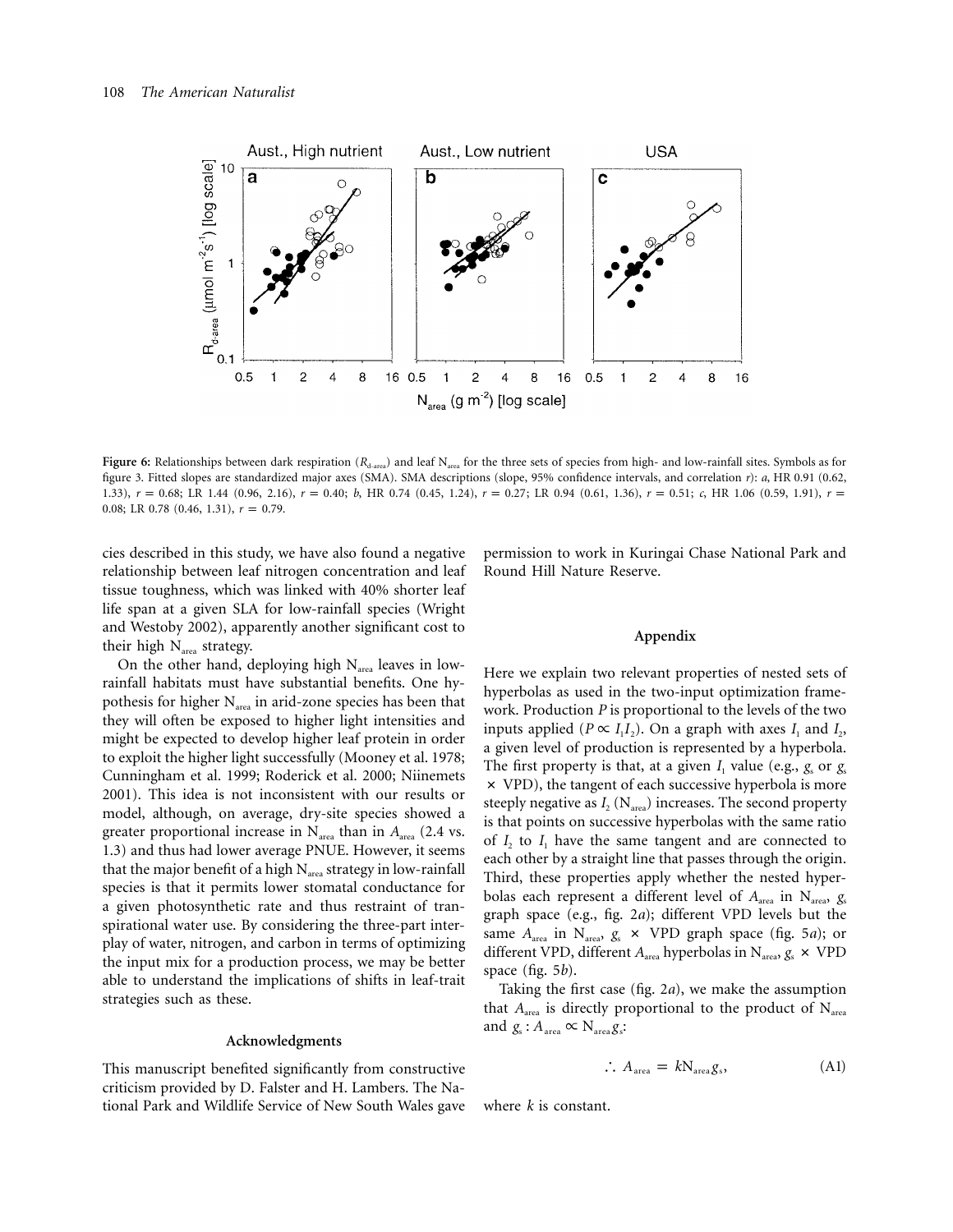$$
\therefore N_{area} = \frac{A_{area}}{kg_s},
$$
  

$$
\therefore \frac{dN_{area}}{dg_s} = -\frac{A_{area}}{kg_s^2}.
$$
 (A2)

Thus, at any given  $g_s$  value, the tangent on successive  $A_{area}$ hyperbolas steepens negatively in direct proportion to the increase in  $A_{\text{area}}$  (e.g., a shift from  $H_1$  to  $H_2$  in fig. 2*a*). This is the first property of relevance.

Substituting (A1) into (A2), the equation of the slope of a hyperbola on axes of  $N_{area}$  and  $g_s$  reduces to

$$
\frac{dN_{\text{area}}}{dg_s} = -\frac{N_{\text{area}}}{g_s}.
$$
 (A3)

That is, points on successive  $A_{area}$  hyperbolas with the same ratio of  $N_{area}$  to  $g_s$  have the same tangent  $(-N_{area}/g_s)$ . The equation of a straight line that passes through the origin is  $N_{area} = bg_s$ , where *b* is the slope of the line. That is,  $b = N_{area}/g_s$ , and the points on successive  $A_{area}$  hyperbolas with equal slope lie along this line (with their tangents  $= -b$ ). This is the second property of relevance.

#### *Incorporating Site VPD in the Expression*

Transpiration (*T*) is the product of stomatal conductance and leaf-to-air vapor pressure difference; that is,  $T =$  $g_s \times \text{VPD}$ . For simplicity, we shall simply use *V* here rather than VPD. Equation (A1) expands to

$$
A_{\text{area}} = \frac{kN_{\text{area}}T}{V}, \tag{A4}
$$

where *k* again is a constant. Similar to the derivation in equations (A1)–(A3),

$$
\frac{dN_{\text{area}}}{dT} = -\frac{N_{\text{area}}}{T}.
$$
\n(A5)

Equations (A4) and (A5) are the general equations for comparing slopes of the different types of hyperbolas described in this article. Comparing coexisting species with the same site VPD, transpiration *T* is directly proportional to *g*<sup>s</sup> ; hence, equations (A1) and (A3) are just reduced forms of equations (A4) and (A5).

In the section "The Relative Costs of Water and Nitrogen in Different Habitats," we described rescaling the *g* axis in the two-input treatment such that a given equal- $A_{area}$ hyperbola would expand to become a nested set of hyperbolas, each differing in its site VPD but all representing the same  $A_{area}$ . Such a nested set is described by a reduced form of equation (A4), where  $A_{area}$  is constant. Multiplying through by *V* gives an equation with the same form as equation (A1). That is, while equation (A1) described a nested set of hyperbolas, each with different *A*<sub>area</sub>, the same geometrical properties apply to a nested set of hyperbolas, each with different VPD and viewed in  $N_{area}$ ,  $g_s \times VPD$ graph space (i.e.,  $N_{area}$ , *T* graph space). That is, the tangents of successive hyperbolas steepen negatively in direct proportion to increasing VPD. Points on successive hyperbolas with the same ratio of  $N_{area}$  to transpiration have the same tangent.

Finally, consider hyperbolas differing in both  $A_{area}$  and VPD in  $N_{area}$ , *T* graph space. The tangent- $N_{area}/T$  in equation (A5) applies irrespective of the value of either  $A_{area}$ or VPD. Hence, points  $H_1$  and  $E$  in figure 5*b*, having the same  $N_{area}$ /transpiration ratio (they lie along a line from the origin), have the same tangent. This is the third property of relevance. It suggested that the relative cost of water and nitrogen did not differ between low- and highhumidity sites in two of the three sets of contrasts. By contrast, in the third contrast, water appeared to be relatively more expensive at low rainfall (point *C* lay directly above  $H_1$  in N<sub>area</sub>, T graph space; fig. 5*a*).

# **Literature Cited**

- Aerts, R., and F. S. Chapin. 2000. The mineral nutrition of wild plants revisited: a re-evaluation of processes and patterns. Advances in Ecological Research 30:1–67.
- Amthor, J. S. 2000. The McCree–de Wit–Penning de Vries–Thornley respiration paradigms: 30 years later. Annals of Botany (London) 86:1–20.
- Anderson, J. E., J. Williams, P. E. Kriedemann, M. P. Austin, and G. D. Farquhar. 1996. Correlations between carbon isotope discrimination and climate of native habitats for diverse eucalypt taxa growing in a common garden. Australian Journal of Plant Physiology 23: 311–320.
- Bassow, S. L., and F. A. Bazzaz. 1997. Intra- and interspecific variation in canopy photosynthesis in a mixed deciduous forest. Oecologia (Berlin) 109:507–515.
- Beadle, N. C. W. 1962. Soil phosphate and the delimitation of plant communities in eastern Australia. II. Ecology 43:281–288.
- Bloom, A. J., F. S. Chapin, and H. A. Mooney. 1985. Resource limitation in plants: an economic analogy. Annual Review of Ecology and Systematics 16:363–392.
- Cannell, M. G. R., and J. H. M. Thornley. 2000. Modelling the components of plant respiration: some guiding principles. Annals of Botany (London) 85:45–54.
- Chapin, F. S. 1989. The cost of tundra plant structures: evaluation of concepts and currencies. American Naturalist 133:1–19.
- Cowan, I. R. 1982. Regulation of water use in relation to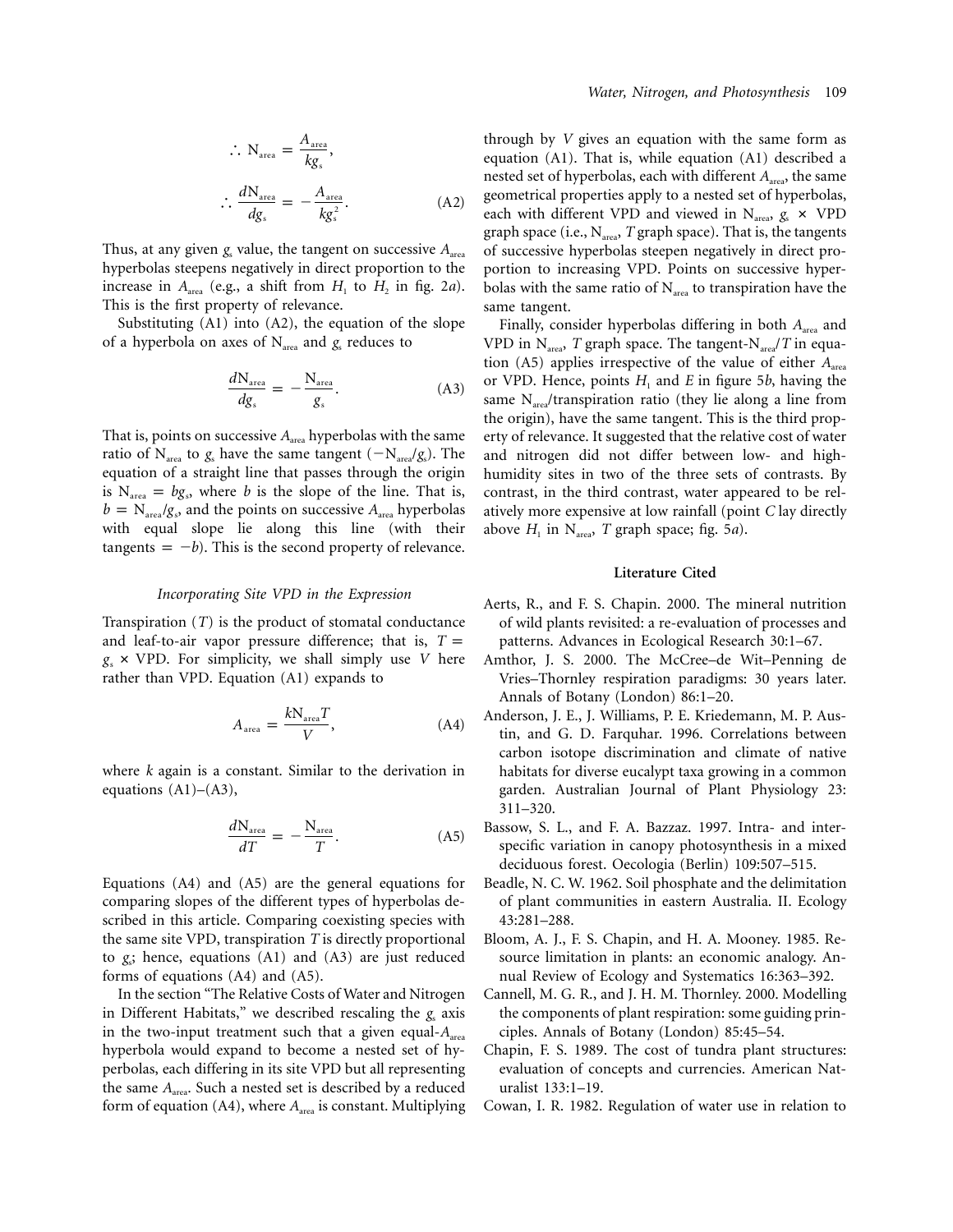carbon gain in higher plants. Pages 589–613 *in* O. L. Lange, P. S. Nobel, C. B. Osmond, and H. Ziegler, eds. Encyclopedia of plant physiology. Vol. 12B. Water relations and carbon assimilation. Springer, Berlin.

- Cunningham, S. A., B. Summerhayes, and M. Westoby. 1999. Evolutionary divergences in leaf structure and chemistry, comparing rainfall and soil nutrient gradients. Ecological Monographs 69:569–588.
- Dang, Q. L., H. A. Margolis, M. R. Coyea, M. Sy, and G. J. Collatz. 1997. Regulation of branch-level gas exchange of boreal trees: role of shoot water potential and vapour pressure difference. Tree Physiology 17:521–536.
- DeLucia, E. H., and W. H. Schlesinger. 1991. Resourceuse efficiency and drought tolerance in adjacent Great Basin and Sierran plants. Ecology 72:51–58.
- Eamus, D., and H. Prichard. 1998. A cost-benefit analysis of leaves of four Australian savanna species. Tree Physiology 18:537–545.
- Eamus, D., B. Myers, G. Duff, and D. Williams. 1999. Seasonal changes in photosynthesis of eight savanna tree species. Tree Physiology 19:665–671.
- Ehleringer, J. R. 1995. Variation in gas exchange characteristics among desert plants. Pages 361–392 *in* E.-D. Schulze and M. M. Caldwell, eds. Ecophysiology of photosynthesis. Springer, Berlin and Heidelberg.
- Farquhar, G. D., and T. D. Sharkey. 1982. Stomatal conductance and photosynthesis. Annual Review of Plant Physiology 33:317–345.
- Farquhar, G. D., J. R. Ehleringer, and K. T. Hubick. 1989. Carbon isotope discrimination and photosynthesis. Annual Review of Plant Physiology and Plant Molecular Biology 40:503–537.
- Field, C., and H. A. Mooney. 1986. The photosynthesisnitrogen relationship in wild plants. Pages 25–55 *in* T. J. Givnish, ed. On the economy of plant form and function. Cambridge University Press, Cambridge.
- Field, C., J. Merino, and H. A. Mooney. 1983. Compromises between water use efficiency and nitrogen use efficiency in 5 species of California evergreens. Oecologia (Berlin) 60:384–389.
- Fonseca, C. R., J. M. Overton, B. Collins, and M. Westoby. 2000. Shifts in trait combinations along rainfall and phosphorus gradients. Journal of Ecology 88:964–977.
- Givnish, T. J. 1986. Optimal stomatal conductance, allocation of energy between leaves and roots, and the marginal cost of transpiration. Pages 25–55 *in* T. J. Givnish, ed. On the economy of plant form and function. Cambridge University Press, Cambridge.
- Hanba, Y. T., S. I. Miyazawa, and I. Terashima. 1999. The influence of leaf thickness on the  $CO<sub>2</sub>$  transfer conductance and leaf stable carbon isotope ratio for some evergreen tree species in Japanese warm-temperate forests. Functional Ecology 13:632–639.
- Jones, H. G. 1983. Plants and microclimate: a quantitative approach to environmental plant physiology. Cambridge University Press, Cambridge.
- Kikuzawa, K. 1991. A cost-benefit analysis of leaf habit and leaf longevity of trees and their geographical pattern. American Naturalist 138:1250–1263.
- Killingbeck, K. T., and W. G. Whitford. 1996. High foliar nitrogen in desert shrubs: an important ecosystem trait or defective desert doctrine? Ecology 77:1728–1737.
- Lambers, H., F. S. Chapin, and T. L. Pons. 1998. Plant physiological ecology. Springer, New York.
- Miller, J. M., R. J. Williams, and G. D. Farquhar. 2001. Carbon isotope discrimination by a sequence of *Eucalyptus* species along a subcontinental rainfall gradient in Australia. Functional Ecology 15:222–232.
- Mitchell, K. A., P. V. Bolstad, and J. M. Vose. 1999. Interspecific and environmentally induced variation in foliar dark respiration among eighteen southeastern deciduous tree species. Tree Physiology 19:861–870.
- Mooney, H. A., and S. L. Gulmon. 1979. Environmental and evolutionary constraints on the photosynthetic characteristics of higher plants. Pages 316–337 *in* O. T. Solbrig, S. Jain, G. B. Johnson, and P. R. Raven, eds. Topics in plant population biology. Columbia University Press, New York.
- Mooney, H. A., P. J. Ferrar, and R. O. Slatyer. 1978. Photosynthetic capacity and carbon allocation patterns in diverse growth forms of *Eucalyptus*. Oecologia (Berlin) 36:103–111.
- Moorcroft, P. R., G. C. Hurtt, and S. W. Pacala. 2001. A method for scaling vegetation dynamics: the ecosystem demography model (ED). Ecological Monographs 71: 557–585.
- Niinemets, U. 2001. Global-scale climatic controls of leaf dry mass per area, density, and thickness in trees and shrubs. Ecology 82:453–469.
- Orians, G. H., and O. T. Solbrig. 1977. A cost-income model of leaves and roots with special reference to arid and semiarid area. American Naturalist 111:677–690.
- Penning de Vries, F. W. T. 1975. The cost of maintenance processes in plant cells. Annals of Botany (London) 39: 77–92.
- Pierce, L. L., S. W. Running, and J. Walker. 1994. Regionalscale relationships of leaf area index to specific leaf area and leaf nitrogen content. Ecological Applications 4: 313–321.
- Poorter, H., and R. De Jong. 1999. A comparison of specific leaf area, chemical composition and leaf construction costs of field plants from 15 habitats differing in productivity. New Phytologist 143:163–176.
- Raven, J. A., and J. I. Sprent. 1993. Nitrogen assimilation and its role in plant water relations. Pages 205–219 *in* J. A. C. Smith and H. Griffiths, eds. Water deficits: plant